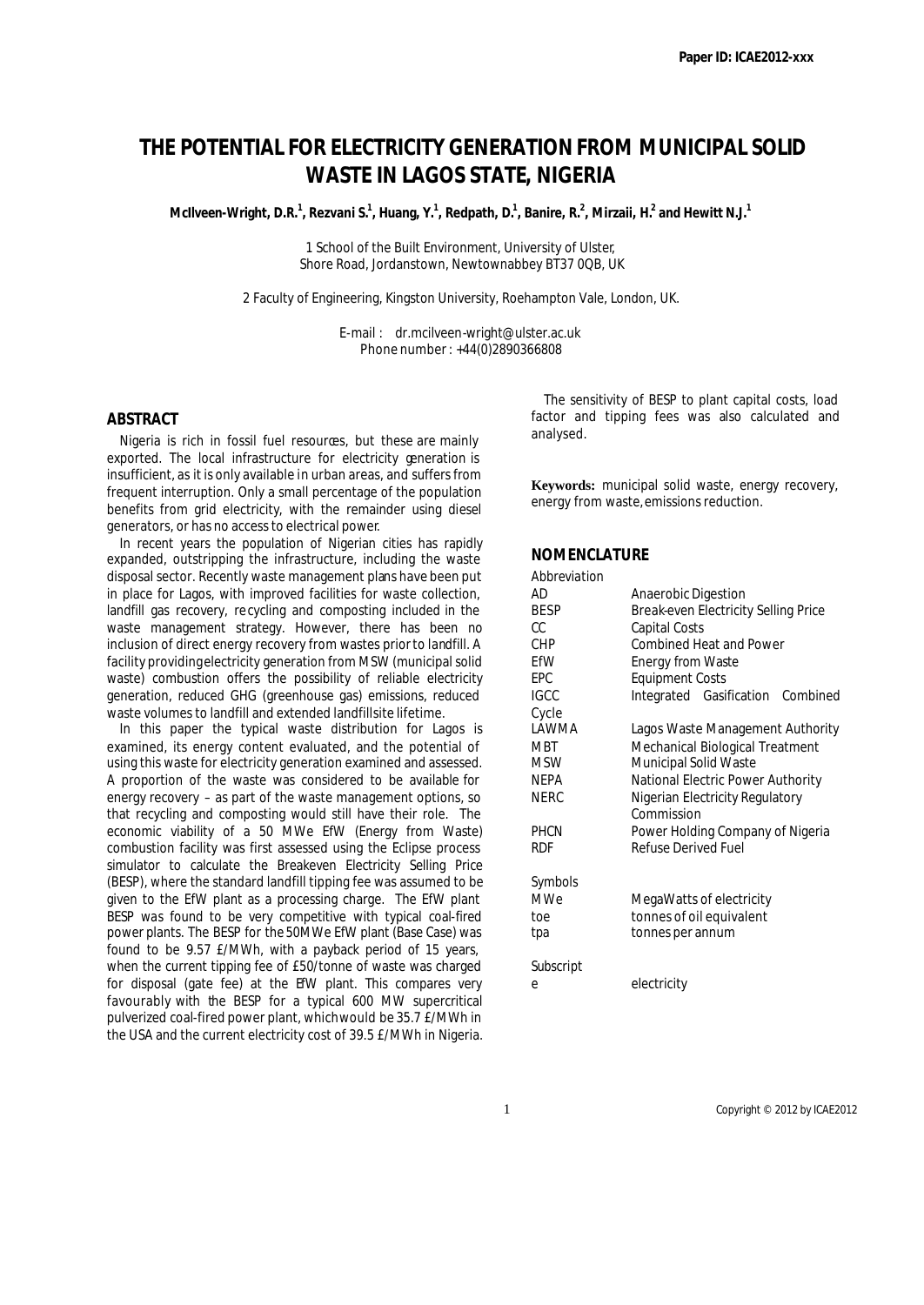# **1. INTRODUCTION**

## **1.1 Economy of Nigeria**

Nigeria has aspirations of being a leading African economy. Although Nigeria has extensive fossil fuel resources (see Table 1), which support its GDP position of  $32<sup>nd</sup>$  in the world, they have been of little benefit to the country's population, since the GDP/capita puts them at 175<sup>th</sup> globally.

Energy consumption is often taken as an indicator of the wealth of a nation, or of its population. For example, the electricity consumption per capita in Nigeria is 106 kWh, which is far behind South Africa (4,921 kWh), Libya (3,282kWh), Iraq (1,378kWh), Gabon (900 kWh), Ghana (284 kWh), Cameroon) (176 kWh) and Kenya (125 kWh) [1], which implies that Nigerians are not enjoying the fruits of their exports.

Nigeria struggles to provide the infrastructure necessary for a modern economy from its own resources and has been attempting to attract private investment instead.

#### **1.2 Energy Scenario in Nigeria**

Oil is the major source of income for the country and accounts for over 95% of its foreign exchange earnings[2].

Nigerian oil reserves are the tenth largest in the world and were estimated to be over 37 billion barrels [2] [3] in 2011 . Table 1 shows the major energy resources in Nigeria.

| <b>Energy Type</b>     | <b>Resource Estimate</b>                 |
|------------------------|------------------------------------------|
| Crude oil              | Over 37 billion barrels                  |
| <b>Natural Gas</b>     | Over 183 trillion ft <sup>3</sup>        |
| <b>Hydro Power</b>     | Over 20,000 MW                           |
| Coal                   | Over 2.75 billion tonnes                 |
| <b>Solar Radiation</b> | $3.5 - 7.0$ kWh/m <sup>2</sup> /day      |
| <b>Wind Energy</b>     | $2.0 - 4.0$ m/s (speed)                  |
| Nuclear                | Not yet quantified                       |
| <b>Biomass</b>         | Over 144 million tonnes / year           |
| Wave and Tidal         | Over 150,000 TJ/yr (16.6 x 10° toe/year) |

Table 1**: Nigeria's Current Energy Resources [2]**

# **1.3 Electricity Supply in Nigeria**

Most electricity in Nigeria is generated at central power stations using fossil fuel or hydro [4], Table 2 illustrates the breakdown of generating plants in Nigeria.

Successive governments have placed secure, reliable electricity generation as a main priority for both domestic and industrial growth, but all have failed to deliver. In 2008 about 21.1 TWh of electricity were generated [5], which implies around 4.4 GW power operating at 60%. In 2009 about 20.3 TWh [2] were genera ted, making Nigeria the 70<sup>th</sup> largest generator in the world. Maximum capacity is around 5.6 GW, but only 3.6 GW (check figs, refs) is available regularly, due mainly to the age of the power plants and inadequate maintenance.

Grid supply is frequently intermittent too, so that the population has come to rely on, often very inefficient, petrol and diesel generators and Nigeria has been named the "Generator Republic". The estimated total private generation of electricity is about 2.4 GW, making Nigeria the largest purchaser of private electricity generating equipment in the world [6]. It is estimated that 60 million Nigerians own private power generating sets for electricity production, spending a staggering NGN1.56 trillion (\$13.35bn) to fuel them annually [1].

#### Table 2**: Generating plants in Nigeria [7]**

| <b>Site</b> | <b>Type</b>      | <b>Installed</b><br>capacity | Capacity<br><b>Available</b> | <b>Num</b><br>ber of |
|-------------|------------------|------------------------------|------------------------------|----------------------|
|             |                  | <b>[MW]</b>                  |                              | units                |
| Afam        | Thermal<br>(Gas) | 700                          | 488                          | 18                   |
| Delta       |                  | 812                          | 540                          | 20                   |
|             | Thermal          |                              |                              |                      |
| Egbin       | Thermal          | 1320                         | 1100                         | 6                    |
|             | (Gas)            |                              |                              |                      |
| ljora       | Thermal          | 66.7                         | 40                           | 3                    |
|             | (Gas)            |                              |                              |                      |
| Sapele      | Thermal          | 1020                         | 790                          | 10                   |
|             | (Gas)            |                              |                              |                      |
| Ugheli      | Thermal          | 832                          | 618                          |                      |
|             | (Gas)            |                              |                              |                      |
| Jebba       | Hydro            | 540                          | 450                          | 6                    |
| Kaniji      | Hydro            | 760                          | 560                          | 12                   |
| Shiroro     | Hydro            | 600                          | 600                          | 6                    |
| Orji        | Thermal          | 60                           |                              | 4                    |
| rivers      | (coal)           |                              |                              |                      |

In March 2005, a bill was passed for the reform of the energy sector, this led to the creation of the Power Holding Company of Nigeria (PHCN) which took over the duties of national electric power authority (NEPA) who had the monopolistic control of distribution and supply of electricity in Nigeria [8]. The main mandates set for the new organisation was the development of competitive electricity market and structural change to attract investments for the private sector. As of December 2005, the PHCN operated and maintained power-generating stations with a total installed capacity of about 3.96 GW [8].

**Table3:** Electricity demand projection (GW) scenarios for Nigeria assuming different growth rates  $[0]$ 

|               | 2005 | 2010 | 2015 | 2020  | 202<br>5               | 20<br>30  |
|---------------|------|------|------|-------|------------------------|-----------|
| 1             | 5.7  | 15.7 | 28.3 | 50.8  | 77.4                   | 11<br>9.2 |
| $\mathfrak z$ | 5.7  | 15.9 | 30.2 | 58.2  | 107.<br>$\overline{2}$ | 19<br>2.0 |
| 3             | 5.7  | 16.0 | 31.2 | 70.8  | 137.<br>4              | 25<br>0.0 |
| 4             | 5.7  | 33.2 | 64.2 | 107.6 | 172.<br>9              | 29<br>7.9 |

Scenarios: 1= Reference  $(7\%)$ ; 2 = High growth  $(10\%)$ ; 3 = optimistic 1  $(11.5\%)$  4 = Optimistic 2 (13%)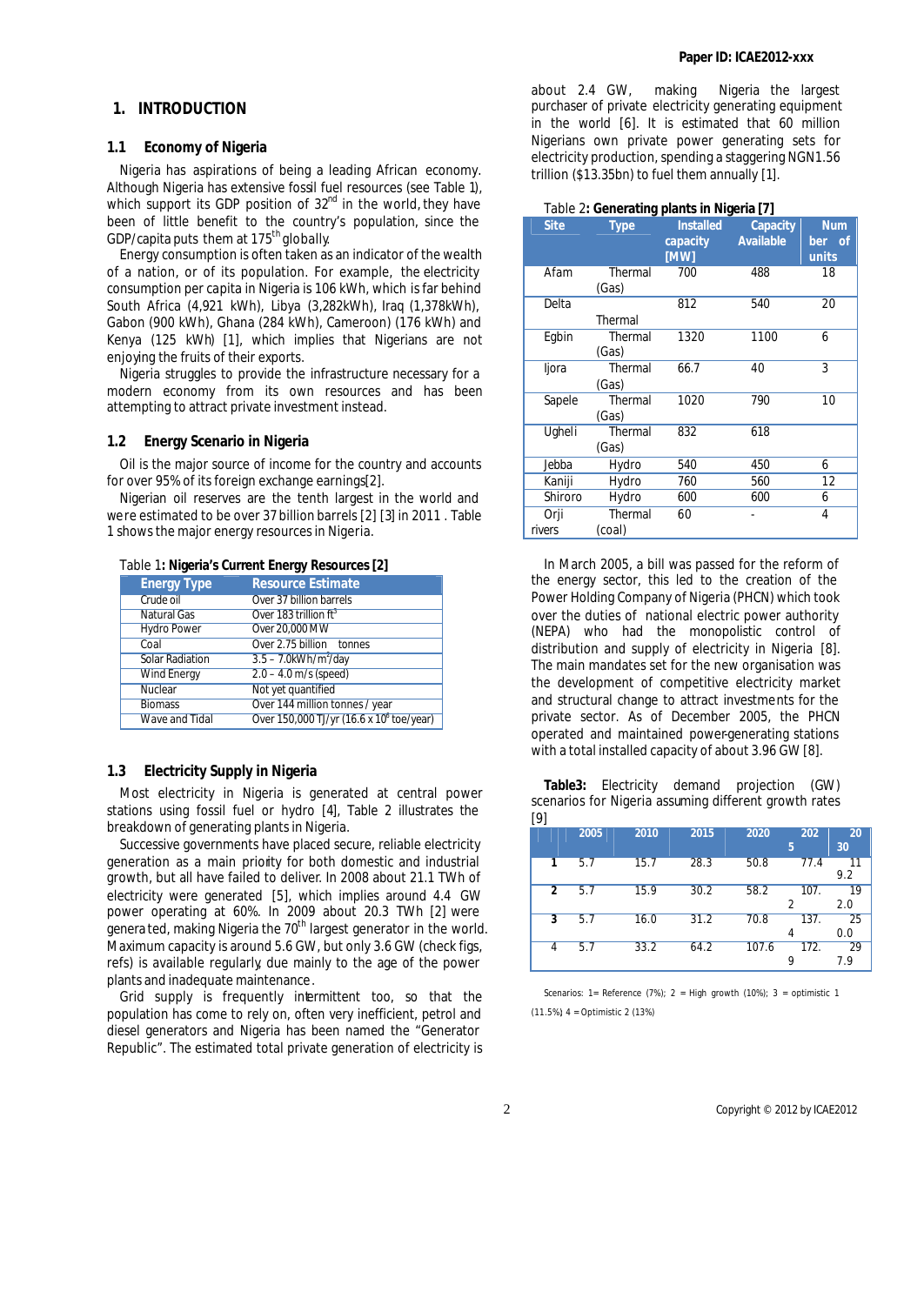The energy demand for 2010 was estimated to be over 15GW and projected to be over 28GW by 2015 with a population growth rate of 7% as illustrated in table 3. How-ever, this is unlikely to be supplied under current initiatives.

The electricity price per kWh in Nigeria is currently 10 NGN (0.0395 GBP, or £39.5/MWh) [10] as was proposed in the Tariff Development and Rates Approval - Approved Revenue Requirement [11].

#### **1.4 Waste Management in Nigeria**

Until 1977 waste management was almost unknown in

Until 1977 waste management was almost unknown in Lagos, but being voted world's 'dirtiest' capital, when they hosted FESTAC, was a wake up call [12] [13]. Since that time waste management plans have been put in place and recent refinements have included recycling (ref), landfill gas recovery (ref) and composting [14]. However, as yet there has been no attempt to employ energy recovery from waste (EfW) as a method for reducing waste tonnage, generating electricity and reducing emissions.

#### **1.5 Energy from Waste Plants**

Modern EfW plants in the USA generate 600 kWh electrical energy from each tonne of waste, thus avoiding mining ¼ tonne of high quality coal or importing one barrel of oil [15]. It also reduces the effect of carbon dioxide and methane release from landfill sites, since even in well-regulated sanitary sites, up to 25% of these gases are released into the atmosphere<sup>[15]</sup>.

This EfW plant could provide a reliable, stable electricity source as well as reducing the amount of waste going to landfill, lowering GHG (greenhouse gas) emissions and conserving fossil fuel resources.

The incineration of waste has the great advantage, that although it does not completely eliminate waste from being deposited at landfill, it reduces its weight and volume. The reduction of MSW has been estimated to be approximately 75% by weight and 90% by volume [16].

#### **1.6 Scope of this paper**

Waste arisings in the vicinity of Lagos are assessed in this paper. Waste tonnages and their constituent components are quantified and their potential energy contents calculated, taking into account their calorific values and moisture (and inert material) contents. An EfW plant is proposed at a scale which could operate at a high load factor, but would only use a proportion of the waste so that other aspects of a waste management plan, such as recycling or composting, could still be implemented. The economics of the proposed EfW plant are then assessed.

# **2. ESTIMATION OF WASTE QUANTITIES, DISTRIBUTION, ENERGY CONTENT AND ENERGY AVAILABLE FOR CONVERSION**

# **2.1 MSW in various cities**

The distribution of wastes within the MSW for any city will depend on many factors, but principally there is a marked difference between the MSW of cities in low income countries from that of high income countries [17].

From table 4 it can be seen that the composition of waste in Nigeria is in a common trend compared to other low-income countries as the major component is organic waste (putrescible).

#### Table 4: **Waste composition of selected cities [17].**

|                 | High<br>countries | income         |                |         | Low income countries |         |
|-----------------|-------------------|----------------|----------------|---------|----------------------|---------|
| Waste           | <b>Brookl</b>     | London         | Medellin       | Lagos   | Jakarta              |         |
| Material        | yn                | England        | Colombi        | Nigeria | Indonesi             | Pak     |
|                 | <b>New</b>        |                | a              |         | a                    |         |
|                 | York              |                |                |         |                      |         |
| Paper           | 35                | 37             | 22             | 16.34   | $\overline{2}$       | ć       |
| Glass           | 9                 | 8              | $\overline{2}$ | 2.92    | $\leq$ 1             | ≺       |
| Metals          | $\overline{13}$   | 8              | Ī              | 2.61    | 4                    | ≺       |
| <b>Plastics</b> | 10                | $\overline{2}$ | 5              | 6.41    | 3                    |         |
| Leather,        |                   |                |                |         |                      | $\prec$ |
| rubber          |                   |                |                |         |                      |         |
| <b>Textiles</b> | 4                 | $\overline{2}$ | 4              | 6.72    | ī                    |         |
| Wood,           | 4                 | ٠              | ۰              | ٠       | 4                    |         |
| bone, straw     |                   |                |                |         |                      |         |
| Putrescible     | 22                | 28             | 56             | 54.72   | 82                   | Ε       |
| Miscell-        | 4                 | 15             | 10             | 10.28   | $\overline{3}$       |         |
| aneous          |                   |                |                |         |                      |         |
| inert           |                   |                |                |         |                      |         |
| Total           | 100               | 100            | 100            | 100     | 100                  |         |

#### **2.2 Waste Data for Lagos**

It is difficult to know exact data for waste generation in any country and Nigeria is no exception.

According to Ogwuleka [18], Lagos state produces approximately 255,600 tonnes o solid waste every month (0.63 kg/capita/day) which is primarily made up of household, business and commercial waste (collectively classified as municipal solid waste (MSW). In general these wastes are disposed of by landfilling, with minimal efforts made for source separation [19]. Lagos State government is encouraging private investment in all of the waste management sectors, including electricity, since there are about 9,000 tonnes of waste produced there each day [20]. The Managing Director of the Lagos State Waste Management Authority (LAWMA) has estimated that there are 10,000 tonnes of waste produced per day [21].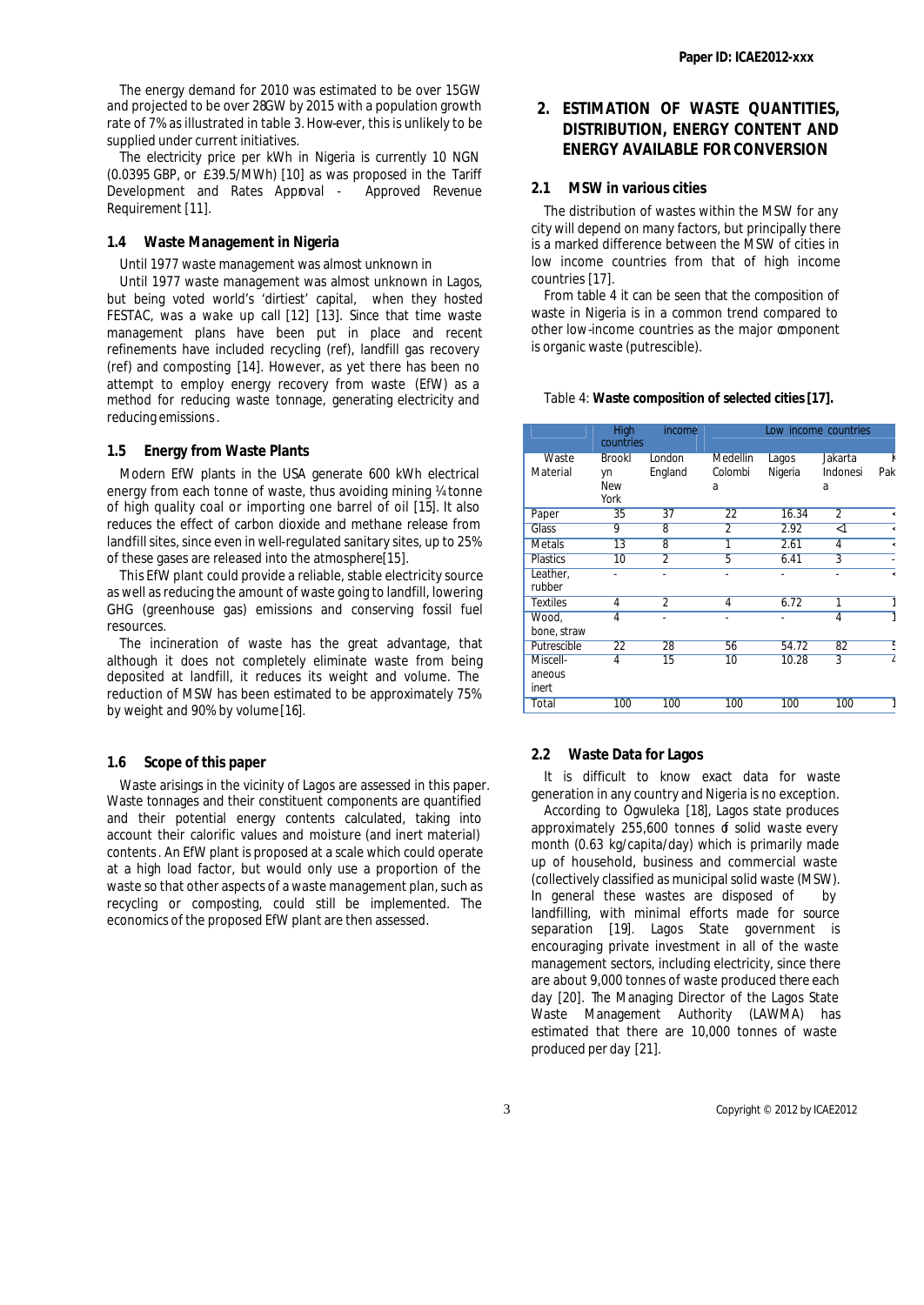Interest in the composting [14], landfill gas use [6] and the recycling [22] sectors have made some headway recently, but electricity generation from waste combustion has not yet been developed.

#### Table 5**: MSW waste composition in Lagos state**

| Components   | Average<br>$\%$ | Average<br><b>MSW</b><br>(Tonnes /<br>Year) | Average<br><b>MSW</b><br>(Tonnes /<br>Day) |
|--------------|-----------------|---------------------------------------------|--------------------------------------------|
| putrescible  | 54.72           | 1,540,120                                   | 4,220                                      |
| Plastic      | 6.41            | 180,412                                     | 494                                        |
| Paper        | 16.34           | 459,897                                     | 1260                                       |
| Textile      | 6.72            | 189,137                                     | 518                                        |
| Metal        | 2.61            | 73,460                                      | 201                                        |
| Glass        | 2.92            | 82,185                                      | 225                                        |
| Nylon        | 8.88            | 249,932                                     | 685                                        |
| Grit         | 1.4             | 39,404                                      | 108                                        |
| <b>TOTAL</b> | 100             | 2.814.546                                   | 7.711                                      |

MSW can be collected from different sectors which includes commercial, industrial and domestic. MSW comprises of different types of waste and in Lagos these include putrescible, vegetable, plastic, paper, textile, metal, glass, nylon and garden grit. This composition will vary with time and the changes in the population's various needs. Even the composition data from the LAWMA has changed over a few years, as shown in Table 5.

From table 4 it can be seen that the composition of waste is different depending on the country, and its level of development. It can be seen that the putrescible component is considerably more important in low income countries when compared to New York and London in table 4.

In this section the following collected data are shown:

- daily/annual MSW generation in Lagos state;
- the composition of waste according to the various sectors i.e. commercial, industrial and domestic;
- the moisture content of the various wastes.

Table 6: Summary of the annual MSW waste collected (Tonnes) for 2009 in the different sectors in Lagos state [2].

|               | $\sim$ 2007 in the union ont bootons in Euges state $\lfloor 2 \rfloor$ . |                   |                 |
|---------------|---------------------------------------------------------------------------|-------------------|-----------------|
| <b>MONTHS</b> | <b>COMMERCIAL</b>                                                         | <b>INDUSTRIAL</b> | <b>DOMESTIC</b> |
| January       | 5,560                                                                     | 14.246            | 64,461          |
| February      | 23,538                                                                    | 45,021            | 197,004         |
| March         | 33.759                                                                    | 43,303            | 180,921         |
| April         | 38.964                                                                    | 46,688            | 188,672         |
| May           | 29,440                                                                    | 38,616            | 152,000         |
| June          | 12,376                                                                    | 14,845            | 177,614         |
| July          | 26,246                                                                    | 34,107            | 169,206         |
| August        | 30,934                                                                    | 35,873            | 195,002         |
| September     | 45.237                                                                    | 38,435            | 165,166         |
| October       | 35,517                                                                    | 33.092            | 176,049         |
| November      | 45.745                                                                    | 40.900            | 160,982         |
| December      | 45,963                                                                    | 43,250            | 185,814         |
| Total         | 373,279                                                                   | 428.376           | 2,012,891       |



Figure 1: annual MSW waste collected (Tonnes) for 2009 in the different sectors in Lagos state

| Table 7: Percentage composition of waste in Lagos     |
|-------------------------------------------------------|
| Metropolis categorized in the different sectors [25]. |

| <b>MSW</b>  | Commercial | <b>Industrial</b> | <b>Domestic</b> |
|-------------|------------|-------------------|-----------------|
| Component   |            |                   |                 |
| Putrescible | 66         | 30                | 68.16           |
| Plastic     | 1.77       | 14                | 3.46            |
| Paper       | 22.57      | 14                | 12.46           |
| Textile     |            | 20                | 0.18            |
| Metal       | 1.77       | 4                 | 2.08            |
| Glass       | 3.98       | 2                 | 1.78            |
| Nylon       | 3.92       | 15                | 7.68            |
| Garden      |            |                   | 4.20            |
| waste/ Grit |            |                   |                 |
| TOTAL       | 100        | 100               | 100             |

#### **Table 8: Percentage change in waste components in recent years**

| Components                   | Average<br>% 2008 | Average<br>2010<br>%<br>$[23]$ | Average<br>% [24] |
|------------------------------|-------------------|--------------------------------|-------------------|
| Putrescible<br>(& vegetable) | 54.72             | 53                             | 60                |
| Plastic                      | 6.41              | 15                             | 12                |
| Paper                        | 16.34             | 10                             | 10                |
| <b>Textile</b>               | 6.72              | 4                              | $\overline{2}$    |
| Metal                        | 2.61              | 5                              | 2                 |
| Glass                        | 2.92              | 5                              | 3                 |
| Nylon                        | 8.88              | n/a                            | n/a               |
| Grit (Fines)                 | 1.4               | 8                              | 11                |
| <b>TOTAL</b>                 | 100               | 100                            | 100               |

# **2.3 Estimation of the Energy Content of the Waste for the Proposed EfW Plant in Lagos**

In order to estimate the energy content of the waste, the tonnage of 'as received' waste must be known, as well as its moisture content. From this the amount of dry waste can be calculated, and knowing the energy content of each waste type, the energy content of the waste can be obtained. For example, we can calculate the energy content of the putrescible waste as follows: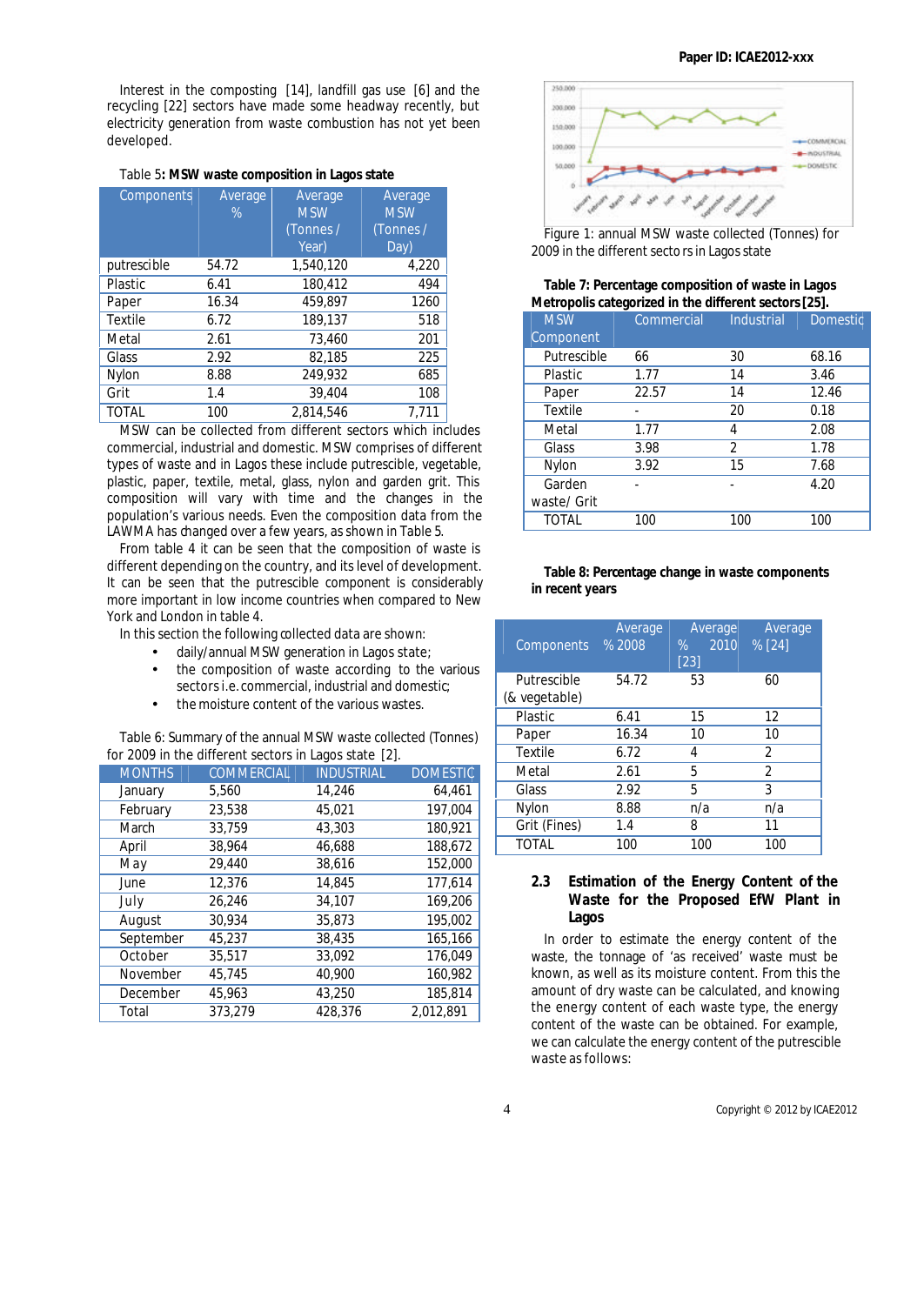# **Paper ID: ICAE2012-xxx**

**Table 9: Tonnage of 'as received' waste type per sector per month**

| <b>Month</b> | Commercial | <b>Industrial</b> | <b>Domestic</b> |
|--------------|------------|-------------------|-----------------|
| January      | 5,560      | 14,246            | 64,461          |
| February     | 23,538     | 45,021            | 197,004         |
| March        | 33,759     | 43,303            | 180,921         |
| April        | 38,964     | 46,688            | 188,672         |
| May          | 29,440     | 38,616            | 152,000         |
| June         | 12,376     | 14,845            | 177,614         |
| July         | 26,246     | 34,107            | 169,206         |
| August       | 30,934     | 35,873            | 195002          |
| September    | 45,237     | 38,435            | 165166          |
| October      | 35,517     | 33,092            | 176,049         |
| November     | 45,745     | 40,900            | 160982          |
| December     | 45,963     | 43,250            | 185,814         |
| <b>Total</b> | 373,279    | 428,376           | 2,012,891       |

## **Table 10: Percentage of waste type per sector**

| <b>MSW</b><br>Component | Commercial | <b>Industrial</b> | <b>Domestic</b> |
|-------------------------|------------|-------------------|-----------------|
| Putrescible             | 66         | 30                | 68.16           |
| Plastic                 | 1.77       | 14                | 3.46            |
| Paper                   | 22.57      | 14                | 12.46           |
| Textile                 |            | 20                | 0.18            |
| Metal                   | 1.77       | 4                 | 2.08            |
| Glass                   | 3.98       | 2                 | 1.78            |
| Nylon                   | 3.92       | 15                | 7.68            |
| Garden                  |            |                   | 4.20            |
| waste/ Grit             |            |                   |                 |
| <b>TOTAL</b>            | 100        | 100               | 100             |

To get the amount of 'as received' putrescible waste/sector/month, the "as received" tonnage in Table 9 is multiplied by the putrescible percentage in Table 10, as shown in Table 11.

**Table 11: Total Amount of "as received" putrescible waste per month in tonnes**

| <b>Months</b> | Commercial | <b>Industrial</b> | <b>Domestic</b> |
|---------------|------------|-------------------|-----------------|
| January       | 3.670      | 4.274             | 43.937          |
| February      | 15,535     | 13.506            | 134,278         |
| March         | 22,281     | 12.991            | 123,316         |
| April         | 25.716     | 14.006            | 128.599         |
| May           | 19.430     | 11.585            | 103.603         |
| June          | 8,168      | 4,454             | 121,062         |
| July          | 17,322     | 10,232            | 115,331         |

| August    | 20,416  | 10,762  | 132,913   |
|-----------|---------|---------|-----------|
| September | 29.856  | 11,531  | 112,577   |
| October   | 23.441  | 9.928   | 119.995   |
| November  | 30.192  | 12,270  | 109,725   |
| December  | 30.336  | 12.975  | 126,651   |
| Total     | 246.364 | 128,513 | 1.371.986 |

# **Table 12: Moisture Content of Waste type**

| <b>MSW Component</b> | <b>Moisture</b> | <b>Dry Matter</b> |
|----------------------|-----------------|-------------------|
| Putrescible          | 70              | 30                |
| <b>Plastic</b>       | 2               | 98                |
| Paper                | 6               | 94                |
| <b>Textile</b>       | 10              | 90                |
| Metal                | 3               | 97                |
| Glass                | <sup>2</sup>    | 98                |
| Nylon                | <sup>2</sup>    | 98                |
| Garden waste/ Grit   | 6በ              | 40                |

Similarly, to get the dry tonnage of putrescible waste/sector/month, multiply the "as received" tonnage in Table 11 by the dry percentage in Table 12, as shown in Table 13.

| Table 13: Total Amount of "dry" putrescible waste |  |  |
|---------------------------------------------------|--|--|
| per month in tonnes                               |  |  |

| <b>Month</b> | Commercial | <b>Industrial</b> | <b>Domestic</b> |
|--------------|------------|-------------------|-----------------|
| January      | 1,101      | 1,282             | 13,181          |
| February     | 4,661      | 4,052             | 40,283          |
| March        | 6,684      | 3,897             | 36,995          |
| April        | 7,715      | 4,202             | 38,580          |
| May          | 5,829      | 3,475             | 31,081          |
| June         | 2,450      | 1,336             | 36,319          |
| July         | 5,197      | 3,070             | 34.599          |
| August       | 6,125      | 3,229             | 39,874          |
| September    | 8,957      | 3,459             | 33,773          |
| October      | 7,032      | 2,978             | 35,998          |
| November     | 9,058      | 3,681             | 32,918          |
| December     | 9,101      | 3,893             | 37,995          |
| Total        | 73,909     | 38,554            | 411,596         |

# **Table 14: Calorific Value for the Dry Waste Components [26]**

| MSW Component | <b>Calorific Value</b><br>(GJ/tonne) |
|---------------|--------------------------------------|
| Putrescible   | 18                                   |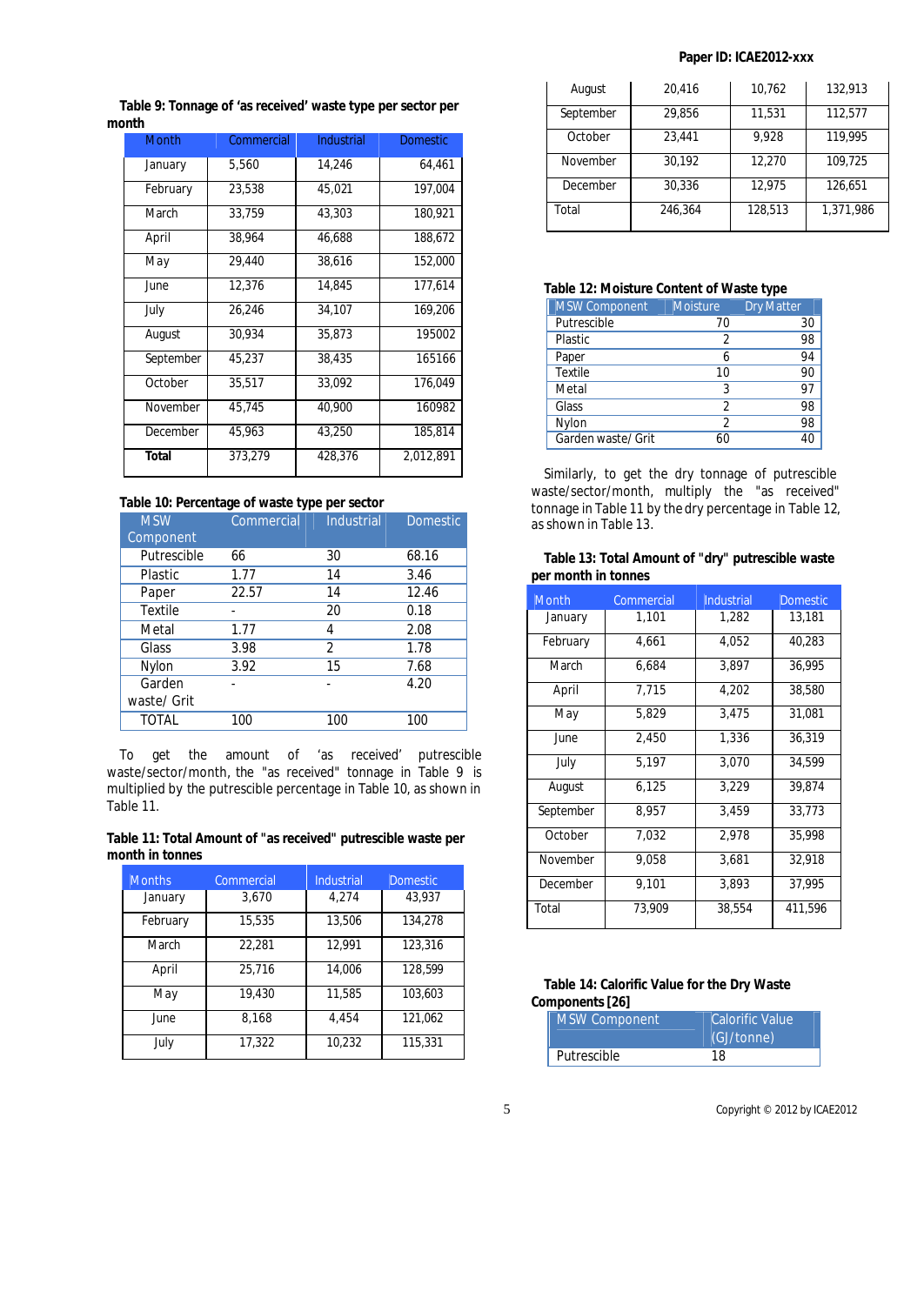|  | Paper ID: ICAE2012-XXX |  |  |  |
|--|------------------------|--|--|--|
|  |                        |  |  |  |

| Plastic            | 40  |
|--------------------|-----|
| Paper              | 17  |
| <b>Textile</b>     | 32  |
| Metal              | n   |
| Glass              |     |
| Nylon              | 18  |
| Garden waste/ Grit | 4.8 |

Then, by multiplying the values in Table 13 by 18 GJ/tonne (Calorific value of dry putrescible waste in Table 14), the energy available in the putrescible waste/sector/month is obtained, as shown in Table 15.

| Table 15: Energy Content of putrescible waste per month in GJ |  |  |  |
|---------------------------------------------------------------|--|--|--|
|---------------------------------------------------------------|--|--|--|

| <b>Months</b> | Commercial | Industrial | <b>Domestic</b> |
|---------------|------------|------------|-----------------|
| January       | 19,816     | 23,079     | 237,258         |
| February      | 83,889     | 72,934     | 725,101         |
| March         | 120,317    | 70.151     | 665,905         |
| April         | 138,868    | 75,635     | 694,434         |
| May           | 104,924    | 62,558     | 559,457         |
| June          | 44,108     | 24.049     | 653,733         |
| July          | 93.541     | 55,253     | 622,787         |
| August        | 110.249    | 58,113     | 717.732         |
| September     | 161,225    | 62,265     | 607,917         |
| October       | 126,583    | 53,609     | 647,972         |
| November      | 163,035    | 66,258     | 592,517         |
| December      | 163,812    | 70,065     | 683,914         |
| Total         | 1,330,366  | 693,968    | 7.408.727       |

The same procedure is followed for each waste type to get the energy content of all the waste/sector/month, which are shown in table 16.

| Table 16: Energy Content of ALL wastes per month in GJ |  |  |  |
|--------------------------------------------------------|--|--|--|
|--------------------------------------------------------|--|--|--|

| <b>Months</b>   | Commercial | <b>Industrial</b> | <b>Domestic</b> | <b>Total Energy</b> |
|-----------------|------------|-------------------|-----------------|---------------------|
| anuary          | 47,571     | 252,884           | 573,782         | 874.237             |
| February        | 201,391    | 799,177           | 1,753,576       | 2,754,144           |
| Vlarch          | 288,842    | 768,680           | 1.610.418       | 2,667,940           |
| <b>April</b>    | 333,377    | 828,768           | 1,679,411       | 2,841,556           |
| Vlay            | 251,889    | 685,480           | 1,352,985       | 2,290,355           |
| une             | 105,889    | 263,517           | 1,580,981       | 1,950,387           |
| luly            | 224,561    | 605,440           | 1,506,142       | 2,336,143           |
| <b>August</b>   | 264,672    | 636,780           | 1,735,756       | 2,637,207           |
| september       | 387.048    | 682.267           | 1,470,181       | 2,539,496           |
| <b>October</b>  | 303,884    | 587,423           | 1,567,049       | 2,458,355           |
| <b>November</b> | 391,395    | 726,024           | 1,432,936       | 2,550,355           |
| <b>December</b> | 393,260    | 767,739           | 1,653,969       | 2.814.969           |
| <b>Fotal</b>    | 3,193,780  | 7,604,187         | 17,917,185      | 28,715,153          |
| Monthly         | 266,148    | 633,682           | 1,493,099       | 2,392,929           |

The energy data in table 16 were averaged over each month to get the power, in Megawatts, contained in the wastes. For a large modern MSW facility, the electrical efficiency is assumed to be 28%, and the monthly average power output calculated, as shown in table 17. The waste collected is fairly constant over the year, except when the collection is stopped in December, and an EfW plant, which took in all of Lagos's waste, could operate with a very consistently high load factor, ensuring high efficiency, as shown in table 17.

# **Table 17: Estimated Power Content of ALL wastes per month, in MW. The load factor would be for a 280 MWe single EfW facility.**

|           | <b>Thermal</b><br>Power | Electrical<br>Power | <b>Load Factor</b> |
|-----------|-------------------------|---------------------|--------------------|
| January   | 326.4                   | 91.4                | 0.33               |
| February  | 1138.5                  | 318.8               | 1.14               |
|           |                         |                     |                    |
| March     | 996.1                   | 278.9               | 1.00               |
| April     | 1096.3                  | 307.0               | 1.10               |
| May       | 855.1                   | 239.4               | 0.86               |
| June.     | 752.5                   | 210.7               | 0.75               |
| July      | 872.2                   | 244.2               | 0.87               |
| August    | 984.6                   | 275.7               | 0.98               |
| September | 979.7                   | 274.3               | 0.98               |
| October   | 948.4                   | 265.6               | 0.95               |
| November  | 983.9                   | 275.5               | 0.98               |
| December  | 1051.0                  | 294.3               | 1.05               |
|           |                         |                     |                    |

Average Load Factor 0.92

## **2.4 MSW Incineration Efficiency**

The Waste Framework Directive (WFD) of 2008 categorises energy recovery from waste above waste disposal methods such as landfilling in the waste management hierarchy pyramid, which has given a boost to the inclusion of energy recovery in many waste management plans.

Energy recovery in MSW incinerators is achieved from steam generated. The overall efficiency of recovery in the system is low due to flue gas in the boiler which is corrosive. In order to avoid hot corrosion or the scenario of ash melting, it is essential to maintain low temperatures in the tube and especially in the super-heaters [27]. The required super-heating pressure and temperature are usually with the parameters of 40 bars and about 380-400°c. These restrictions lead to electricity generation efficiencies (LHV) between 22% - 29% [28].

Average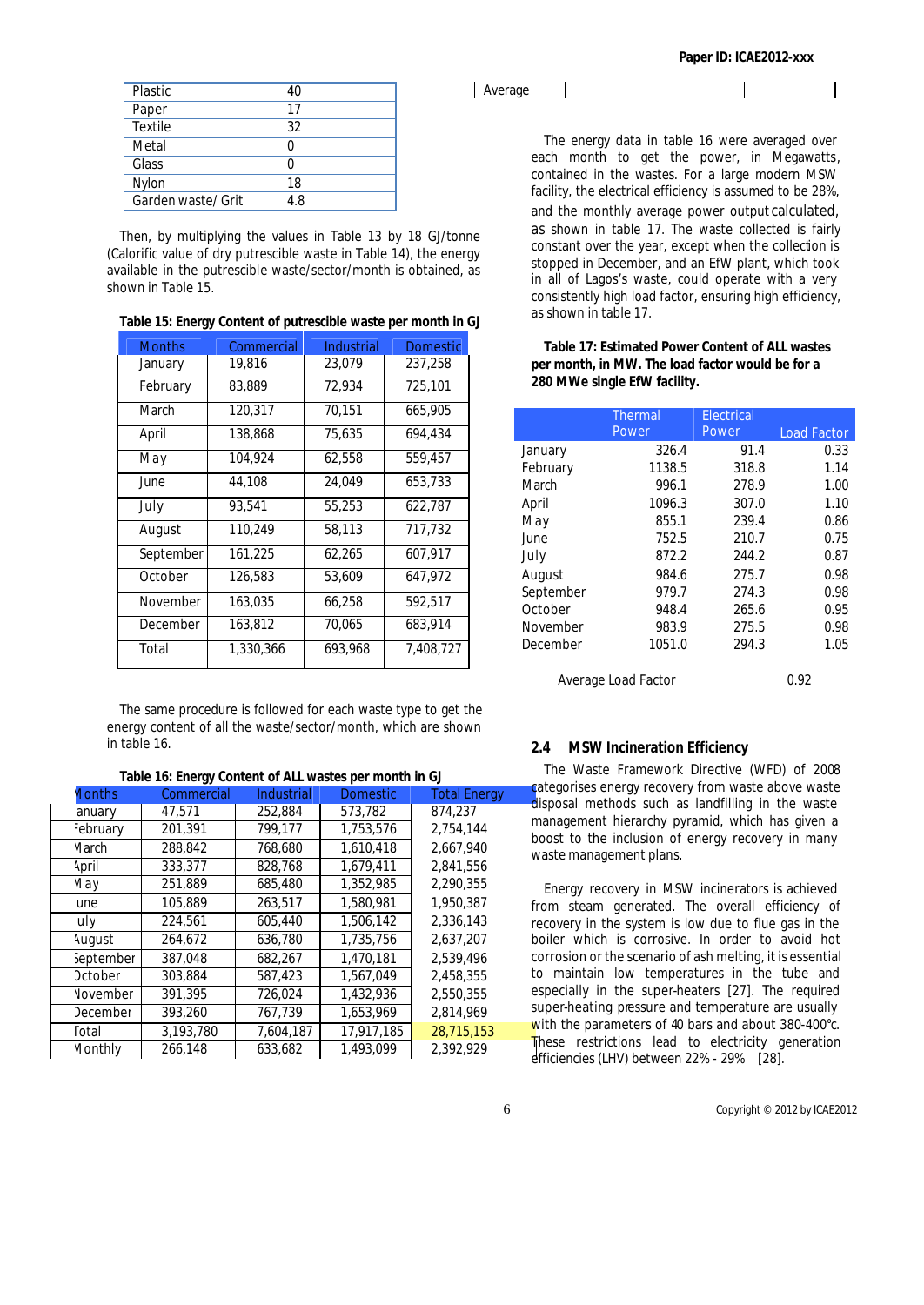#### **2.5 Landfill Space**

The proposed EfW plant would process 500,000 tonnes of waste per annum and the net electricity generated would be approximately 46 MWe.

This would meet a definite need, since the principal landfill site, Olusosun, increased its processed tonnage from 1,080,000 in 2007 to 1,425,000 tonnes in 2008 and to 1,974,000 tonnes in 2008 [21] under its recent waste management upgrade. While new recycling and composting facilities have been put in place, there would still be a significant increase in landfill space usage.

#### **Table 18: Ranking of Waste Management Activities in terms of GHG mitigation**

| Scenario                  | <b>Emissions Offset</b><br>$kq$ CO <sub>2</sub> /tonne<br>waste | Ranking |
|---------------------------|-----------------------------------------------------------------|---------|
| EfW                       | 12                                                              | 2       |
| EfW (CHP)                 | $-216$                                                          |         |
| MBT & landfill            | 104                                                             | 3       |
| MBT, RDF and Landfill     | 224                                                             | 5       |
| <b>MBT</b> with AD        | 210                                                             | 4       |
| Landfill with gas capture | 502                                                             |         |

Abbreviations: CHP: Combined Heat and Power; MBT: Mechanical Biological Treatment; RDF: Refuse Derived Fuel; AD: Anaerobic Digestion.

Clearly the EfW plant could handle >25% of the non-recycled or non-composted waste, thus extending the lifetime of the available space by more than 30%.

In Europe there are no standard EfW plant sizes; size differs from country to country with the Netherlands preferring larger, centralized 480,000 tonnes per annum (tpa) scales on average whereas Norway, on the other hand, has more examples of the smaller 60,000 tpa size[29].

#### **2.6 Emissions Reduction and Reduction in Fossil Fuel Use**

The methodology in the IPCC's guidelines for national greenhouse gases inventories [30], as described by Tsai [18], is used to estimate the GHG emissions reduction and the energy savings through using MSW instead of fossil fuels.

#### **2.7 CO2 Mitigation**

The use of an EfW plant is ranked second only to a EfW plant with heat recovery with regard to GHG mitigation, as shown in the Table below [31]. In Europe such technologies are in widespread use with 67 EfW CHP plants reported in municipal heating schemes in 2005 [32].

Assuming the EfW plant has a net output of 46 MWe and a capacity factor of 92%, then it will generate around 370.7 GWh of electrical energy per year. If we assume that this electricity were replacing that generated by a coal-fired power plant, or small, inefficient private diesel-fired generator, which emitted around  $0.65kg$  CO<sub>2</sub> per kWh of electricity generated, then the use of the MSW EfW plant would result in a mitigation of around 0.24 million tonnes of  $CO<sub>2</sub>$  per annum.

[Note: all of the combustible waste, except for the plastic fraction, is biogenic and not fossil in Nigeria.]

#### **3. RESULTS OF ECONOMIC ANALYSIS**

The ECLIPSE process simulation package [33] has been used for the techno-economic analysis of a wide range of power plants, such as advanced Integrated gasification Combined Cycle systems [34] or biomass co-combustion systems [35]. In this paper it was used to make a preliminary calculation of the breakeven electricity selling price (BESP) of the 50 MWe EfW facility, using the assumptions in Table 19.

#### **Table 19: ECLIPSE Cost Data Overview for 50 MWe (46 MWe net) EfW plant**

The tipping fee was assumed to be £50/tonne of waste, which was income for the EfW plant for the

| Total Process CC (EPC) (£k, 2011)                              | 110,000.00 |
|----------------------------------------------------------------|------------|
| Working Capital (EPC, %)                                       | 2.00       |
| Capital Fees (EPC, %)                                          | 0.40       |
| Contingency (EPC, %)                                           | 10.00      |
| Commissioning Cost (EPC, %)                                    | 1.00       |
| Total CC (inc. commissioning<br>costs, working capital & fees) | 113,740.00 |
| Total CC (inc. contingency)                                    | 124,740.00 |
| Specific Investment (£/kWe)                                    | 2,472.6    |
| Annual Insurance Costs (%)                                     | 1.0        |
| Annual Operating Costs<br>inc.<br>labour & supplies (%)        | 2.0        |
| Discounted Cash Flow Rate (%)                                  | 9.0        |
| Annual Maintenance Costs inc.<br>labour & supplies (%)         | 2.5        |
| Tipping Fee (£/tonne)                                          | 50         |
| Ash Disposal Cost (£/tonne)                                    | 50         |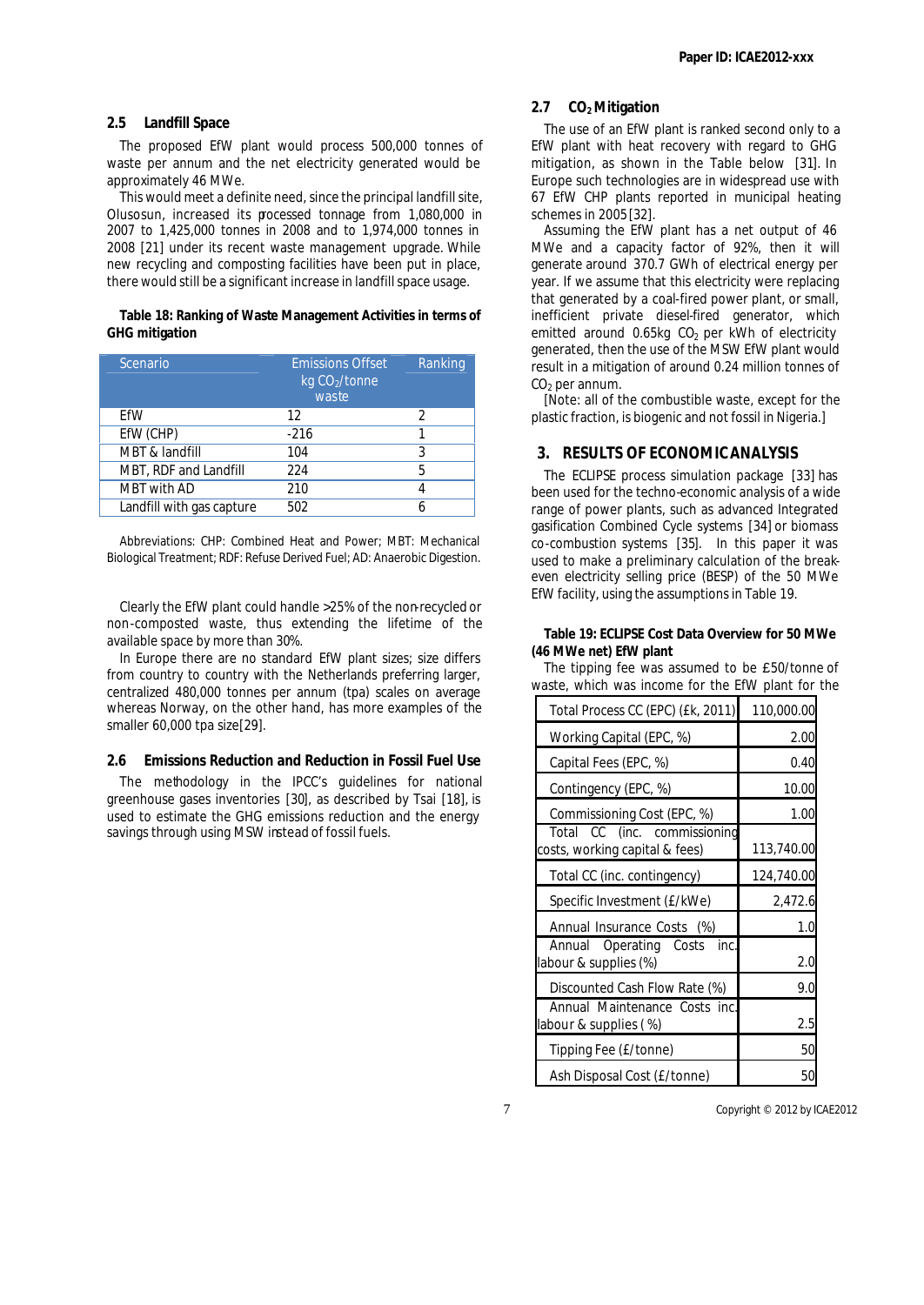waste processed there. The same amount was also assumed to be charged for the ash disposed of to landfill from the EfW to landfill – 11% of the waste is assumed to be ash, and 70% of this ash is landfilled, with the remainder being recovered metal. [This is perhaps unnecessary, since the ash can often be used by the landfill operator as a cover material for the landfill or as a lowgrade aggregate in construction [36].]

With these assumptions, which will be termed the Base Case, the BESP was found to be 9.57  $E/MWh$  with a payback period of 15 years (as shown in Figure 1, where the gate fee is £50/tonne).



Figure 2: BESP versus Gate Fee for Base Case

## **4. SENSITIVITY ANALYSIS**

While care has been taken to use the most appropriate values for the economic analysis, these are subject to the vagaries of the economic dimate. For this reason a sensitivity analysis was carried out in order to assess which factors would influence the BESP most.

#### **4.1 Capital Cost Variation**

For the same Gate Fee and Tipping Fee for Ash of £50/tonne, the variation of Specific Investment of 25%, 50% and 100% from the Base Case and their effect on BESP are shown in Figure 3.



Figure 3: BESP versus Specific Investment

In Figure 4 the variation of BESP with Gate Fee (and Tipping Fee) is shown for the same range of increase in capital costs (+25%, +50% and +100%) with the Base Case.



Figure 4: BESP versus Gate Fee for Increasing Capital Costs

It can be seen that, if the capital costs are actually 50% higher than the Base Case, then it would not be possible to generate electricity at the current market price of 39.5 £/MWh in Nigeria. In fact to achieve this electricity price (39.5  $\text{\pounds}/\text{\textsf{MWh}}$ ), and for a Tipping Fee of £50/tonne of waste (for the ash), then the Gate Fee would have to be 25.88, 39.35, 52.87, and 79.75 £/tonne for the Base Case, +25%, +50% and +100% increased capital cost cases respectively.

# **4.2 Load Factor**

The Load factor (LF) can also have a significant impact on the BESP. It has been assumed that the LF would be relatively low in the first three years of operation and then the plant would operate at a fixed LF value. In the Base Case, this was taken as 92% (corresponding to 11 months continuous operation). However, should it not be able to operate at this LF, the BESP will be affected.

Figure 5 shows the impact of Load Factor variation on BESP for the Base Case.



Figure 5: BESP versus Load Factor for Base Case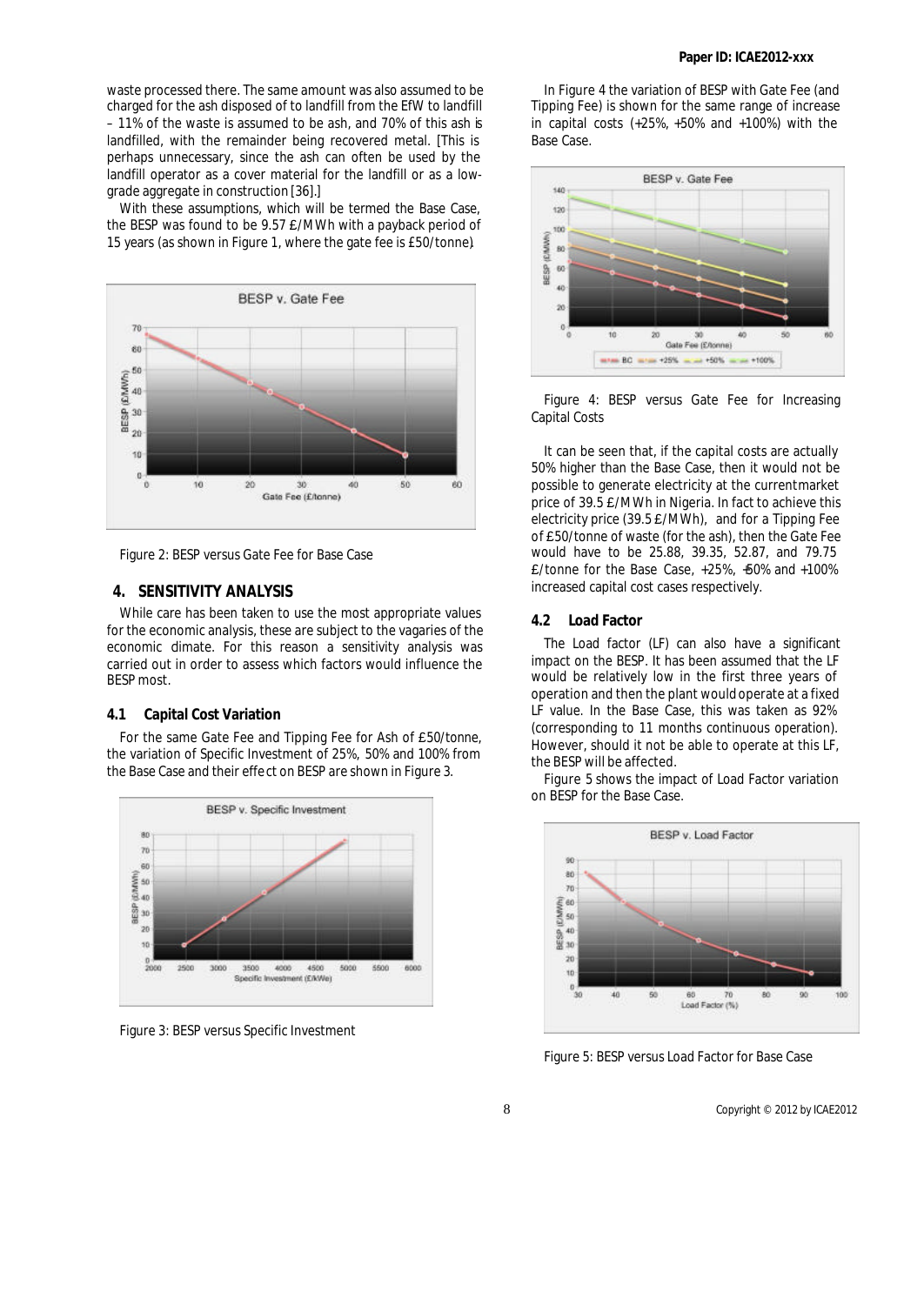# **Paper ID: ICAE2012-xxx**

# **5. CONCLUSIONS**

A method has been shown for assessing the MSW in Lagos for its potential in generating electricity. The type of waste and its quantity was found to be suitable to provide thermal energy which could sustainably generate electricity from an EfW plant without hindering other aspects of waste management in Lagos. The economics of this plant were found to be favourable in comparison with modern coal-fired power plants, for the capital costs assumed, and much better than the widespread use of small-scale generators in terms of economics and environmental impact.

The BESP for the 50MWe EfW plant (Base Case) was found to be 9.57 £/MWh, with a payback period of 15 years, when the current tipping fee of £50/tonne of waste was charged for disposal (gate fee) at the EfW plant. This compares well with the BESP for a typical 600 MW supercritical pulverized coal-fired power plant, which would be 35.7 £/MWh [37] in the USA and the current electricity cost of 39.5 £/MWh in Nigeria. If the electricity from the EfW plant were sold at this price, then a Gate Fee and Tipping Fee (Ash Disposal Cost) of only £23.87/tonne would be necessary to break even. If the Tipping Fee remained at £50/tonne, then the Gate Fee would have to rise to £25.88/tonne to generate electricity at the market price. This would then be an attractive method of waste disposal, since it is half the cost of landfilling, reduces emissions, increases landfill lifetimes and provides a reliable, non-intermittent, indigenous means of electricity generation.

A decrease in Load Factor can have a significant impact on the BESP. However, in this case, the Load Factor could drop as low as 55% and the EfW plant would still be economically viable. This is unlikely to happen as the waste supply is fairly constant throughout the year and the plant has been sized to only rely on about 50% of the 2007 waste at Olusosun landfill site.

In Fig 4, which shows the variation of BESP with Gate Fee for capital cost increases, it can be seen that, if the capital costs are actually 50% higher than the Base Case, then it would not be possible to generate electricity at the current market price of 39.5 £/MWh in Nigeria. In fact to achieve this electricity price (39.5 £/MWh), and for a Tipping Fee of £50/tonne of waste (for the ash), then the Gate Fee would have to be 25.88, 39.35, 52.87, and 79.75 £/tonne for the Base Case, +25%, +50% and +100% increased capital cost cases respectively. Therefore, the plant would still be viable when the capital costs increased by 25%, but not above that.

# **6. REFERENCES**

- 1. Sanusi, M.S.L., *Funding of power projects: the role of the central bank of Nigeria (CBN)* in *Gas To Power: Prospects and Challenges* 2010: Lagos.
- 2. CIA. *The World Factbook, Africa, Nigeria*. 2011 [cited 2011 07 Nov1: Available from: https://www.cia.gov/library/publications/the-worldfactbook/geos/ni.html.
- 3. EIA. *International Energy Statistics for Nigeria*. 2012 [cited 2012 5th January]; Available **from:** http://www.eia.gov/cfapps/ipdbproject/IEDI ndex3.cfm?tid=5&pid=57&aid=6.
- 4. Fadare, D.A., *The application of artificial neural networks to mapping of wind speed profile for energy application in Nigeria.* Applied Energy, 2010. **87**(3): p. 934-942.
- 5. NETL, *Cost and performance baseline for fossil energy plants*, N.E.T. Labora tory, Editor 2007.
- 6. Aboyade, A., *The Potential for Climate Change Mitigation in the Nigerian Solid Waste Disposal Sector: A Case Study from Lagos*, in *Environmental Strategy Department*2004, Lund University. p. 47.
- 7. Okoro, I., Chikuni, E., Govender, P. *Prospects of wind energy in Nigeria* 2007. 1-6.
- 8. CPE, *Landfill Recovery and Use in Nigeria (Pre-feasibility studies of using LFGE)* 2010, EPA: Washington. p. 57.
- 9. Sambo, A.S. *Matching Electricity Supply with Demand in Nigeria* IAEE Energy Forum, 2008. 32-36.
- 10. UNFCCC, *Municipal Solid Waste (MSW) Composting Project in Ikorodu, Lagos State* 2010.
- 11. Ahmed, A.S., *Investment Implication for the Projected Electricity Demand and Supply*, in *Energy Commission of Nigeria (ECN) & Nigerian Electricity Commission (NERC)Joint "National Workshop on State Government Participations in Power Sector: Matching Supply with Demand"*2008: Sheraton Hotel & Towers, Abuja, Nigeria. p. pp 28.
- 12. Alohan, J. *Nigeria: Electricity Regulatory Commission Explains Rise in Costs.* 2011; Available from: http://allafrica.com/stories/201107010969.h tml.
- 13. LAWMA. *LAWMA Who we are*. 2011; Available **from:** http://www.lawma.gov.ng/insidelawma\_wh oweare.html .
- 14. UNFCCC *Municipal Solid Waste (MSW) Composting Project in Ikorodu, Lagos State* 2010.
- 15. Oyelola, O.T., Babatunde, A. I, *Characterization of domestic and market solid wastes at source in Lagos metropolis, Lagos, Nigeria.* African Journal of Environmental Science and Technology, 2008. **3**(12): p. 430-437.
- 16. Rand T., H.J.a.M., U.,, *Municipal Solid Wate Incineration Technical Paper 462*, 2000, World Bank. p. 118.